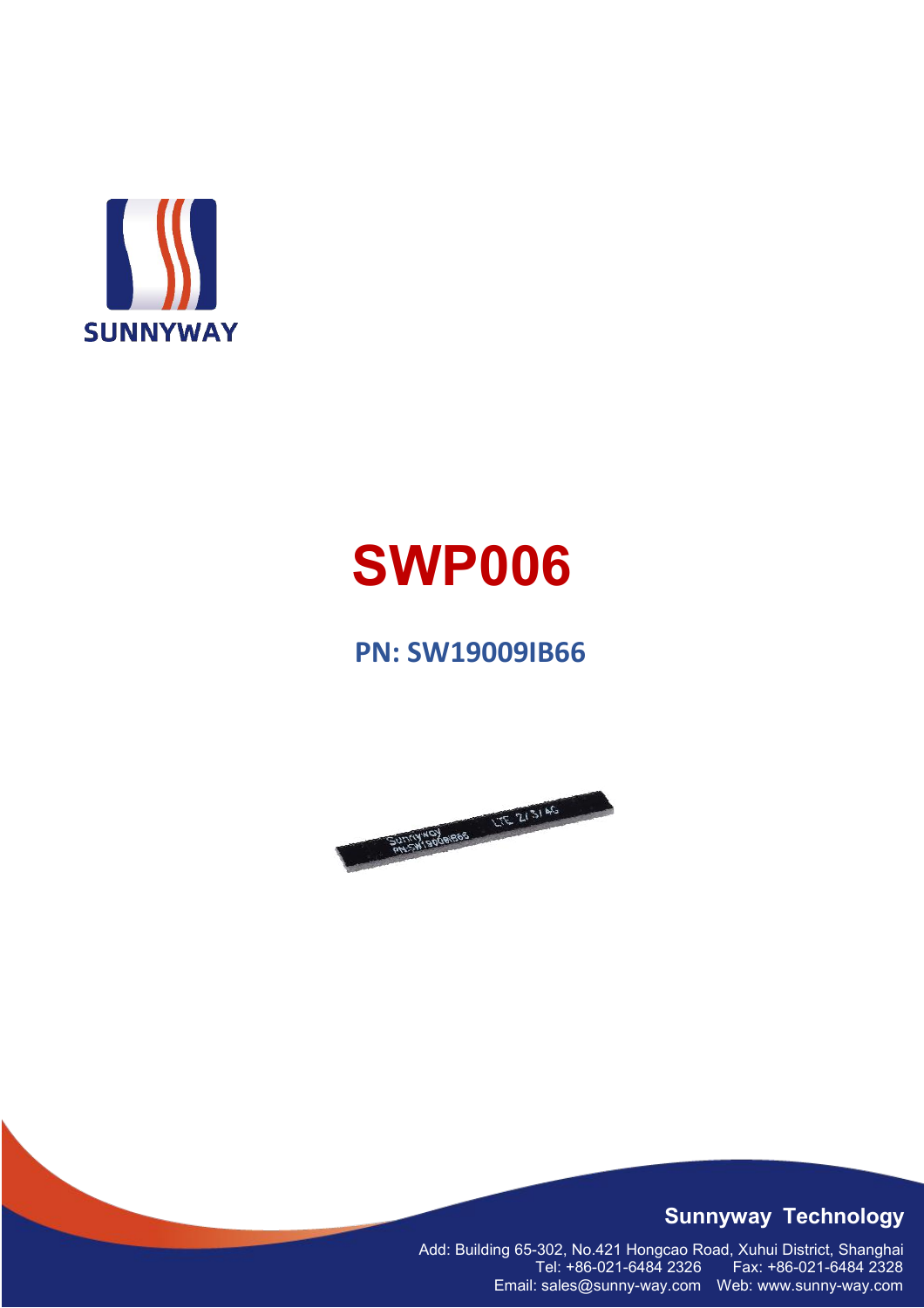

◕

## **1. Electrical Specifications**

| Standards                   | 4G&3G&2G         |                  |  |  |  |  |
|-----------------------------|------------------|------------------|--|--|--|--|
| Frequency range (MHz)       | 698~960MHz       | 1710~2690MHz     |  |  |  |  |
| Peak Gain (dBi)             | $-3.0 - 1.5$     | $0.4 - 4.1$      |  |  |  |  |
| Average Gain (dB)           | $-6.0 - -1.1$    | $-2.8 - -1.1$    |  |  |  |  |
| <b>VSWR</b>                 | <sub>3.7</sub>   | <sub>2.1</sub>   |  |  |  |  |
| Return Loss                 | $ < -4.7$        | $ $ <-9.0        |  |  |  |  |
| Efficiency (%)              | 25~77            | 53~77            |  |  |  |  |
| Polarization mode           | Linear           | Linear           |  |  |  |  |
| Radiation pattern           | Omni-Directional | Omni-Directional |  |  |  |  |
| Output impedance $(\Omega)$ | 50               | 50               |  |  |  |  |
| Max. Input Power(W)         | 5                | $\overline{5}$   |  |  |  |  |

# **2. Mechanical and Environmental Specification**

| Mounting Type              | <b>SMT</b>                      |
|----------------------------|---------------------------------|
| Antenna size(mm)           | $ 30.0$ (L) x 3.0 (W) x 1.0 (H) |
| Material                   | Rigid Fiberglass                |
| Operating Temperature (°C) | $-40$ °C ~ + 85 °C              |
| Storage Temperature(°C)    | $-40$ °C ~ + 85 °C              |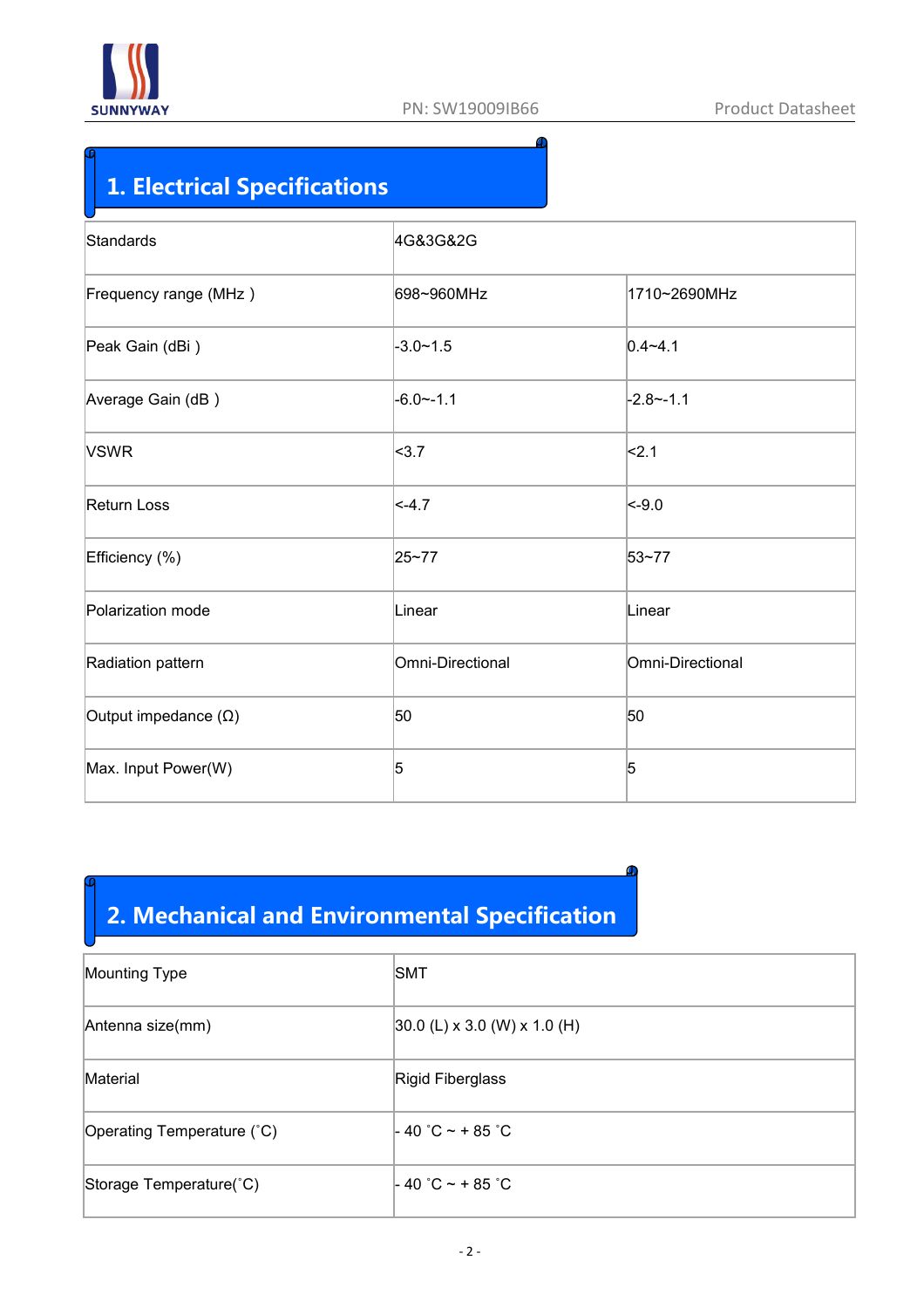

Ф

### **3. Antenna parameters**

| FRE (MHz)          | 700    | 824     | 960    | 1710   | 1880    | 2170    | 2350   | 2500   | 2690    |  |
|--------------------|--------|---------|--------|--------|---------|---------|--------|--------|---------|--|
| <b>VSWR</b>        | 3.7    | 1.8     | 3.1    | 2.0    | 1.0     | 1.7     | 2.0    | 2.0    | 1.5     |  |
| <b>Return Loss</b> | $-4.7$ | $-10.5$ | $-5.7$ | $-9.3$ | $-27.8$ | $-11.5$ | $-9.2$ | $-9.1$ | $-13.4$ |  |
| Eff $(\% )$        | 25.1   | 68.1    | 27.8   | 53.7   | 76.9    | 52.8    | 54.9   | 64.1   | 75.3    |  |
| Average            | $-5.9$ | $-1.6$  | $-5.5$ | $-2.6$ | $-1.1$  | $-2.7$  | $-2.6$ | $-1.9$ | $-1.2$  |  |
| Gain(dB)           |        |         |        |        |         |         |        |        |         |  |



# VSWR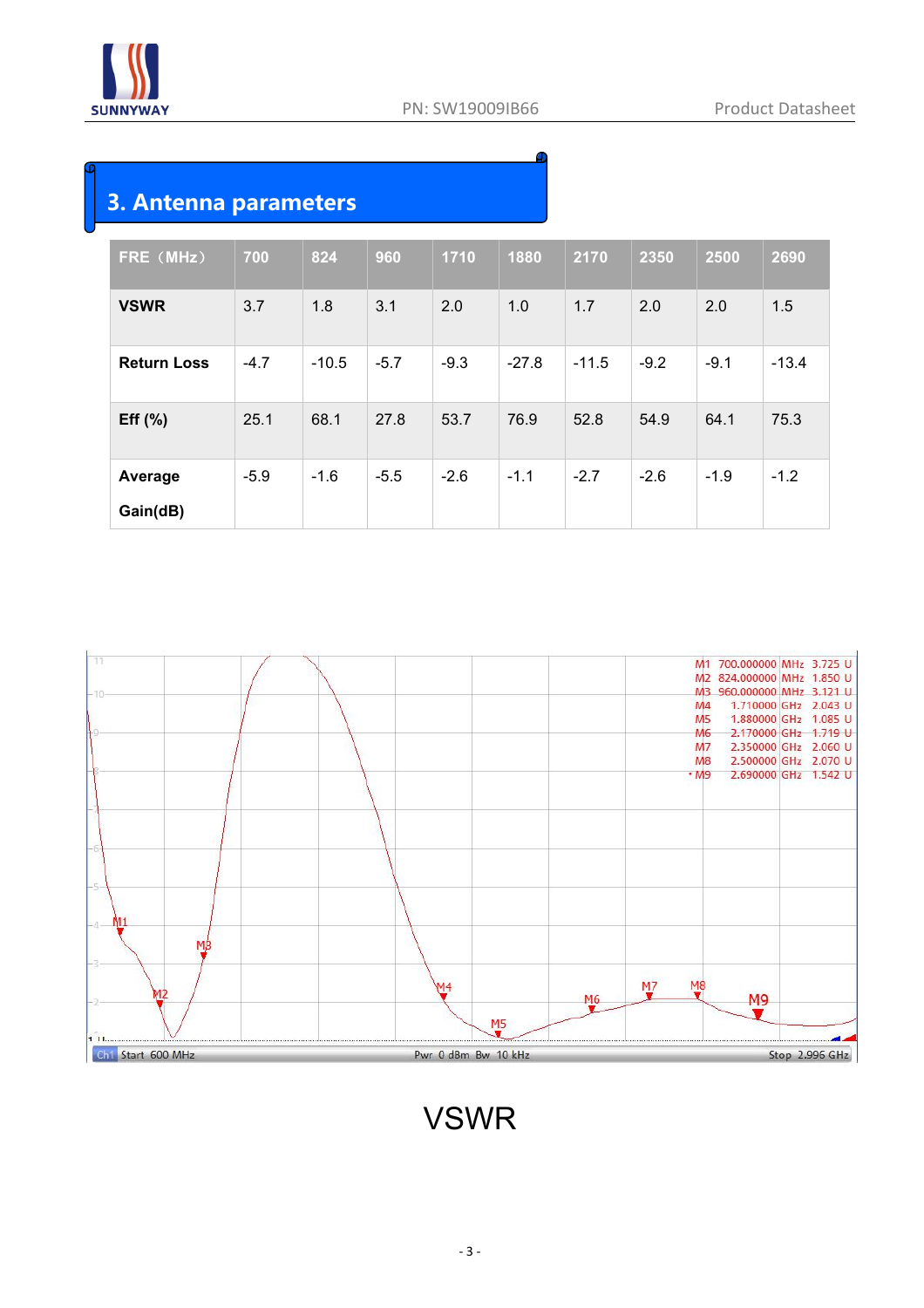



# Return Loss

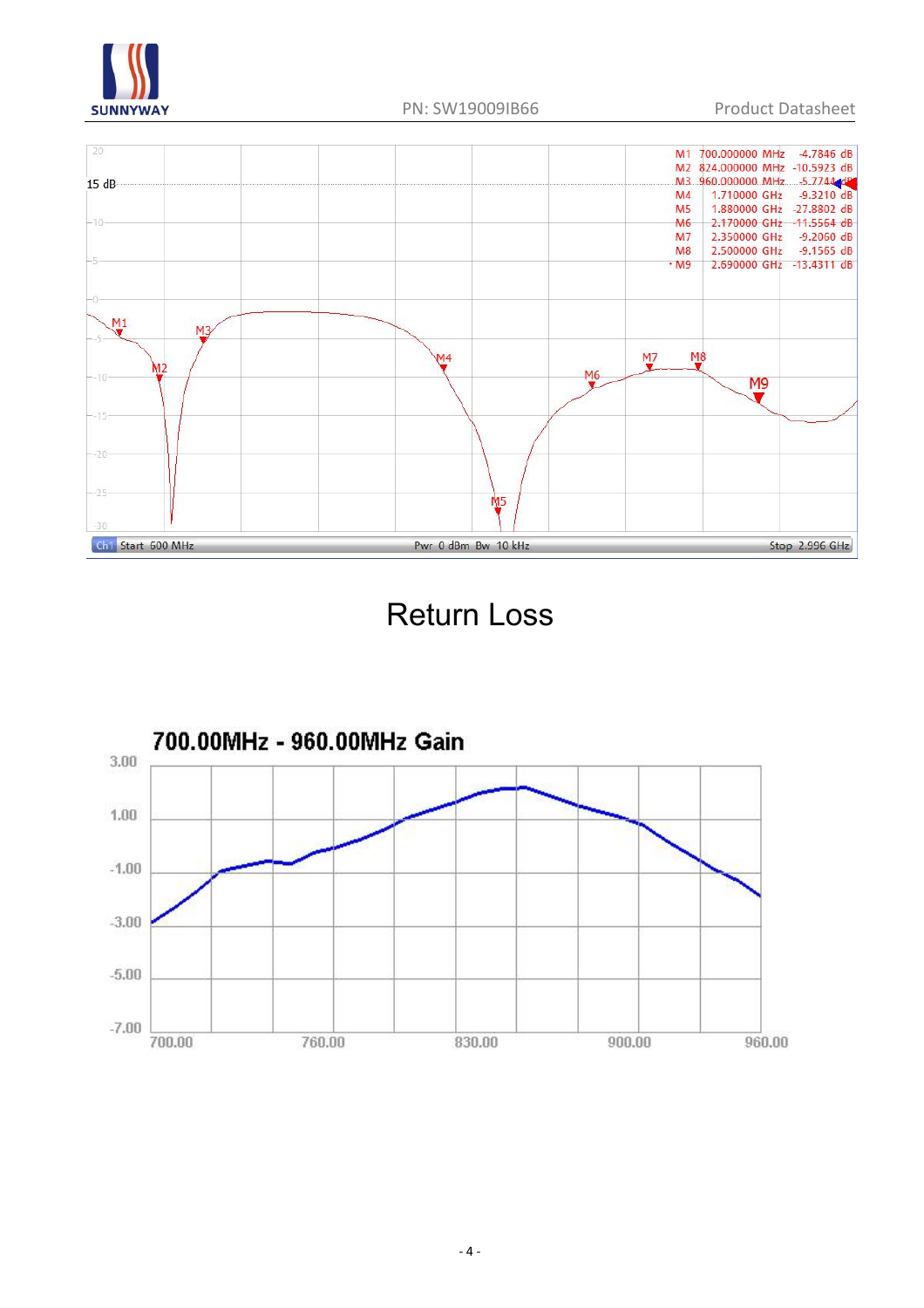



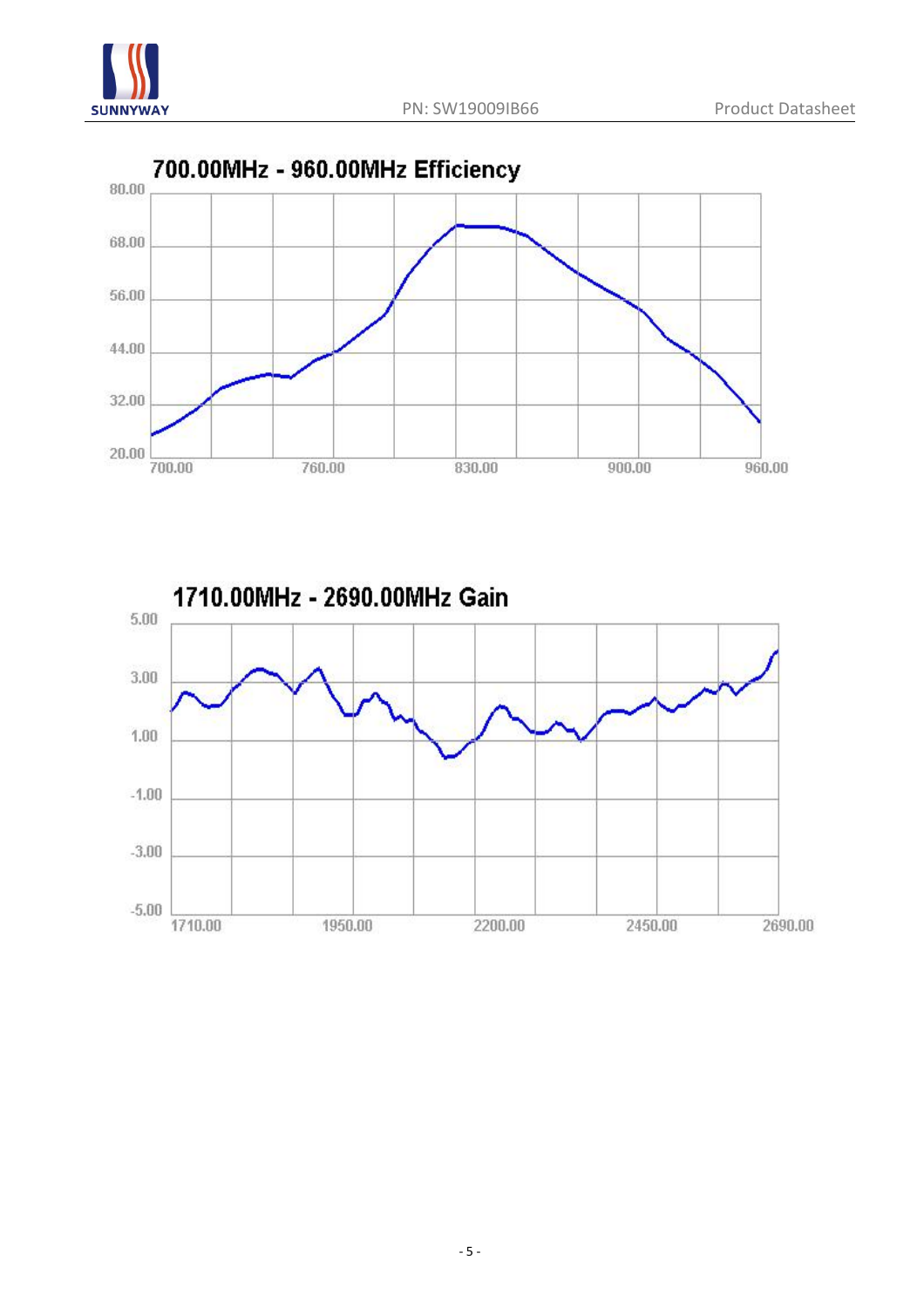

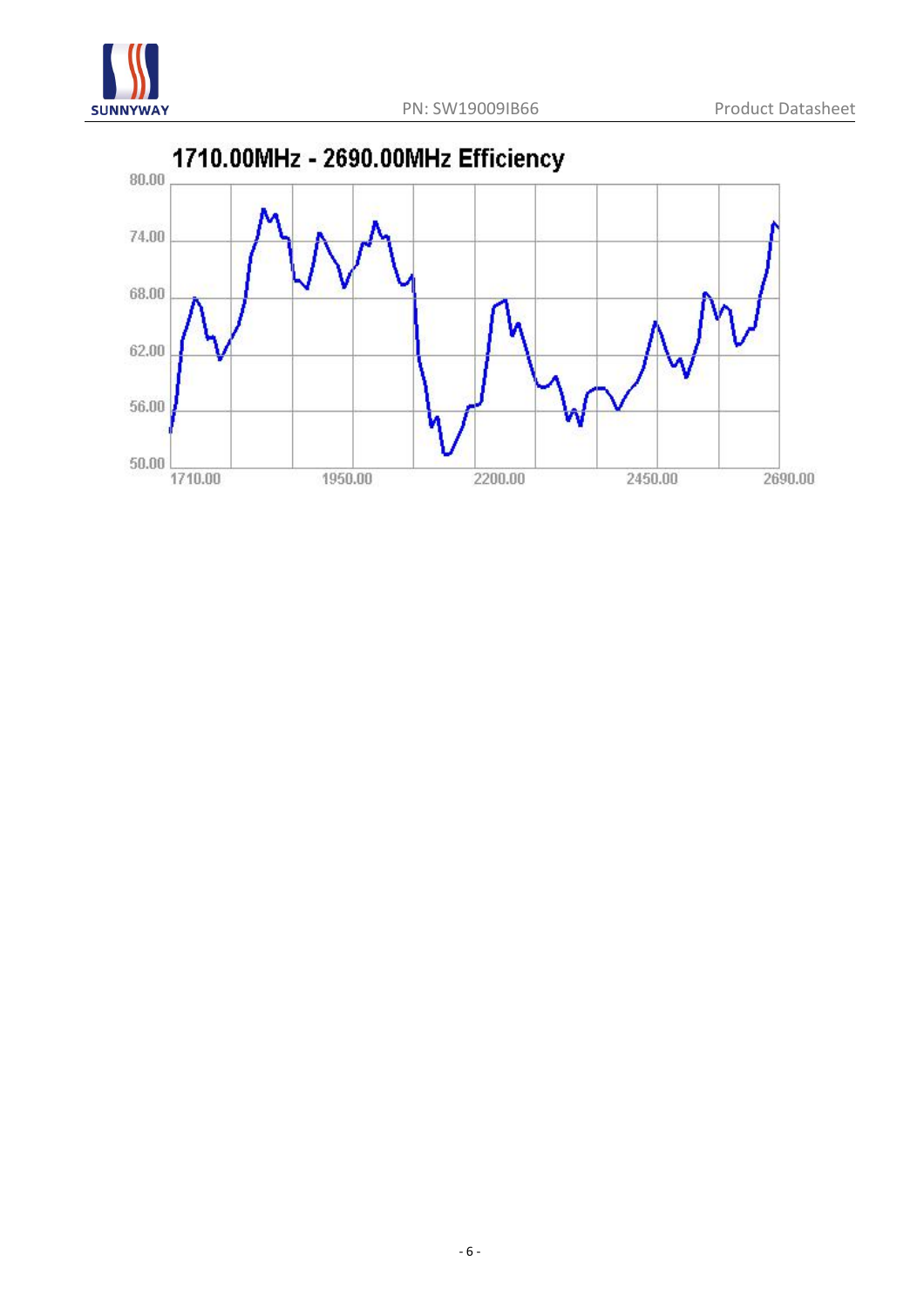

# Directional pattern





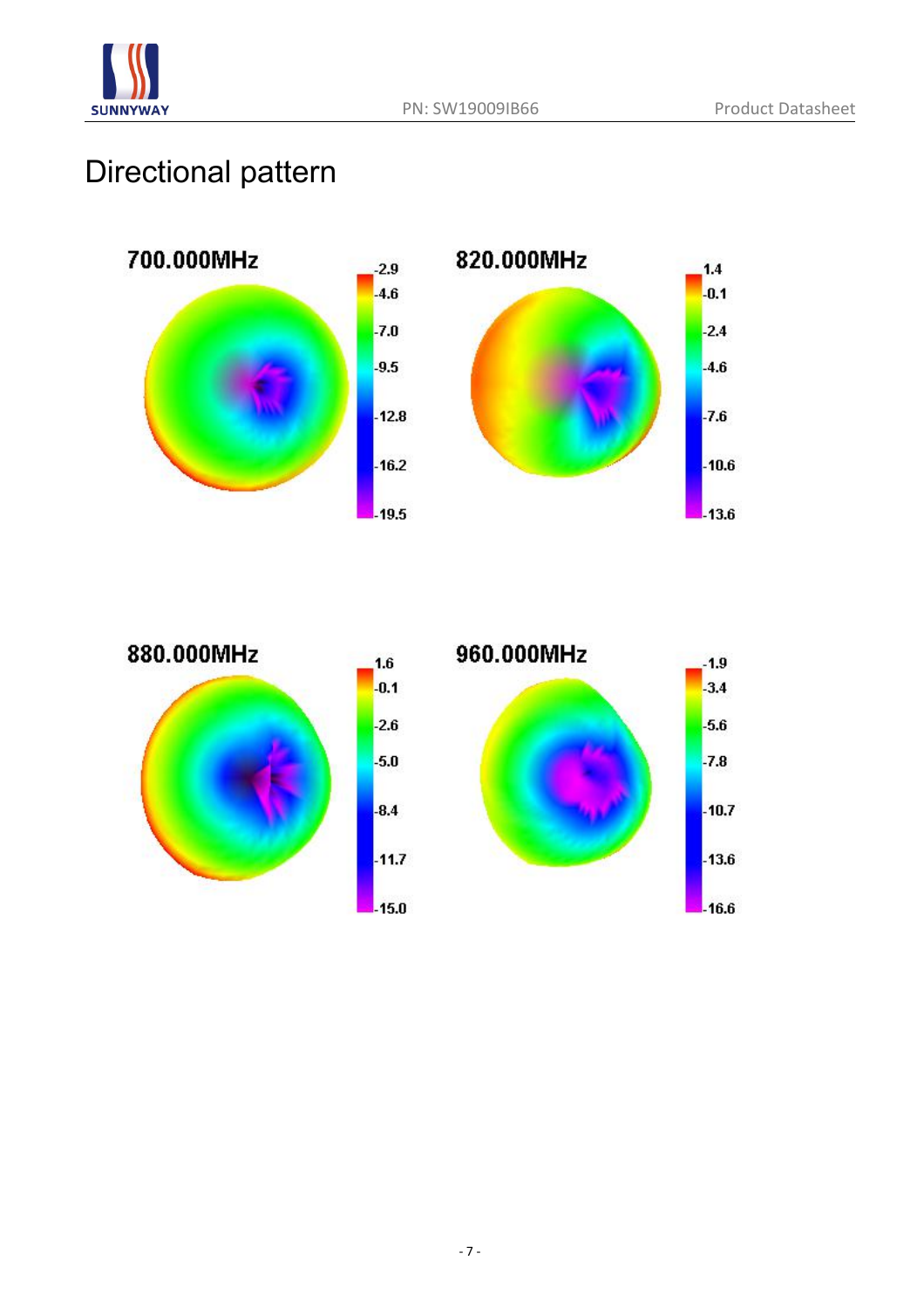

 $2.2$ 

 $0.9$ 

 $-1.1$ 

 $-3.0$ 

 $-5.7$ 

 $-8.3$ 







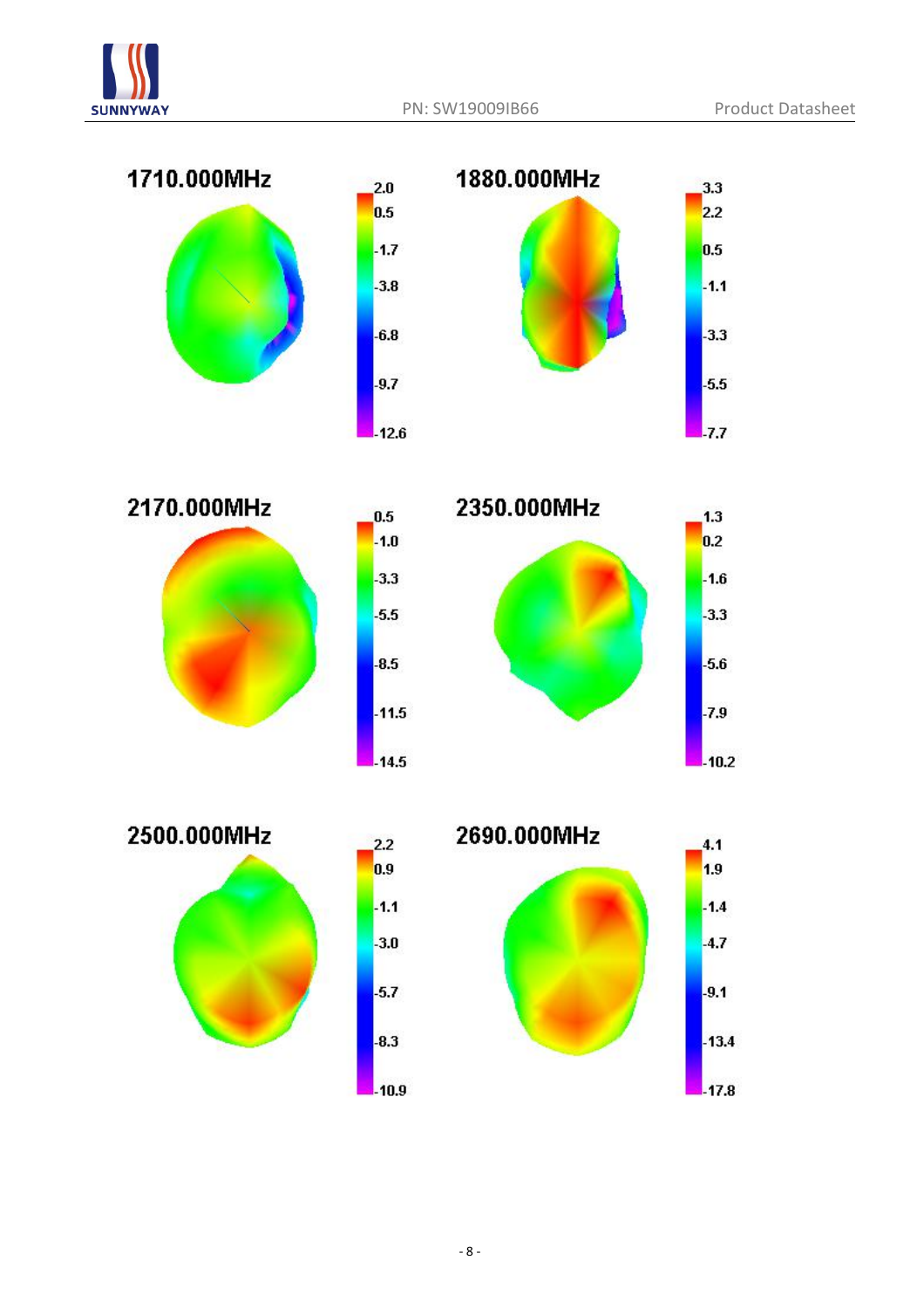

 $\bullet$ 

# **4.Matching circuit**



|           | 698 MHz - 960 MHz and 1710 MHz - 2690 MHz |                |       |             |
|-----------|-------------------------------------------|----------------|-------|-------------|
| Section b |                                           | <b>Element</b> | Value | Part Number |
|           |                                           | E1             | 22nH  |             |
|           | Antenn                                    | E <sub>2</sub> | 0Ω    |             |
|           | E4<br>E <sub>2</sub>                      | E <sub>3</sub> | N/A   |             |
|           | <b>RF</b>                                 | E4             | 0Ω    |             |
|           | E3<br>E <sub>5</sub><br>E <sub>1</sub>    | E <sub>5</sub> | N/A   |             |
|           |                                           |                |       |             |
|           |                                           |                |       |             |
| Section a | E1                                        | <b>Element</b> | Value | Part Number |
|           |                                           | E1             | 15nH  |             |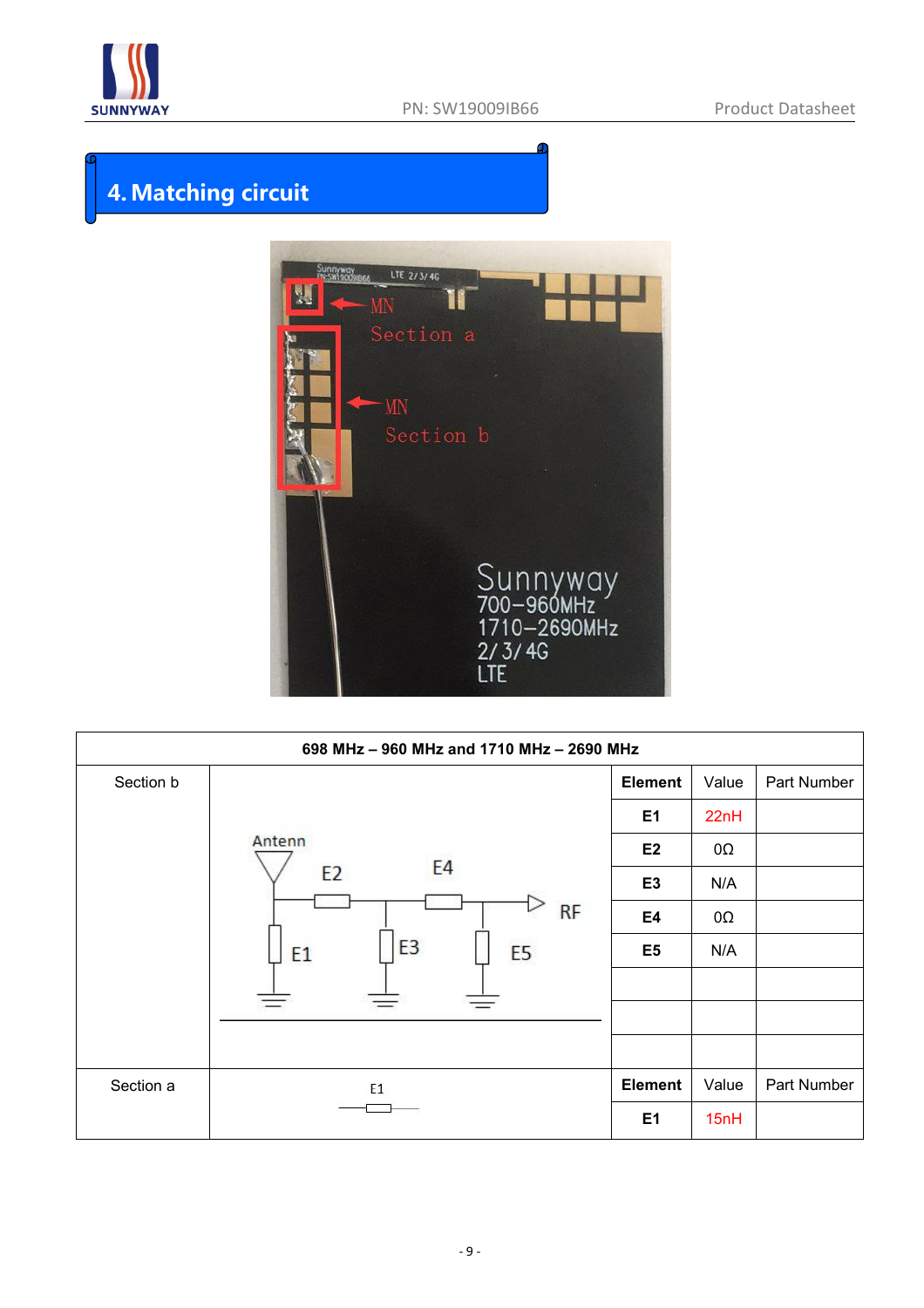

# **5.Antenna Drawings**

#### All dimensions are in mm